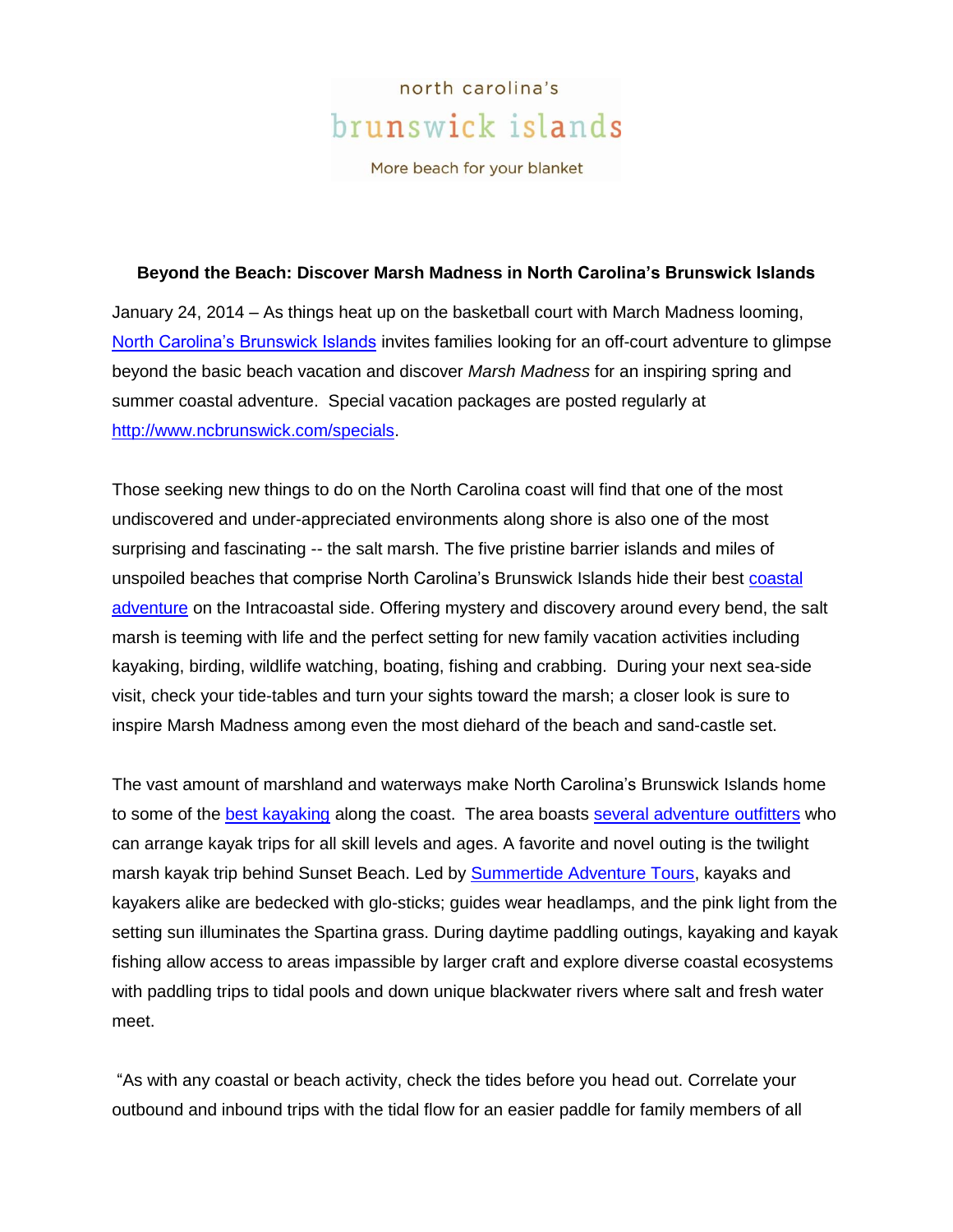ages; just let the tide carry you along," says Emma Thomas of [The Adventure Company,](http://www.theadventurecompany.net/) an outfitter and tour guide based in [Southport](http://www.ncbrunswick.com/islands/Southport) that offers black water and salt marsh tours.

For a faster pace, the area's Intracoastal waterways offer some of the best boating on the North Carolina coast. Views of the salt marsh, lush Spartina grass, and oyster beds glide past on one side, with oystercatchers and plovers dotting sandbars at low tide, while access to the ocean or sound provides a change of scenery.

Often called the "nursery of the sea," the salt marsh is home to dolphins, fish, turtles, crabs and birds who find food and shelter here. A great area for birding, [Herons, egrets](http://www.ncbrunswick.com/activity/brunswick-bird-watching-mainland), swallows, terns pelicans, clapper rail, the sora and one of the largest of North Carolina's water birds, the Federally-endangered wood storks, are among the prized sightings for birders, and the kayak's clandestine glide lets paddlers often sneak up undetected for a closer look.

The various forms of wildlife are not the only creatures that come to the marsh in search of a meal. North Carolina's Brunswick Islands is one of the [best fishing areas](http://www.ncbrunswick.com/fun_and_adventure/fishing_and_charters) on the East Coast. Cast a line from one of its iconic fishing piers, or rent a boat to reel in Redfish, Flounder and Trout from the inland, Intracoastal waterways. Or, stuff a crab trap purchased at a local fish monger with a few chicken necks and reap the reward of one of the sweetest delicacies of the sea – a basket full of blue crabs. For those who prefer that others do the catching and cooking, North Carolina's Brunswick Islands has one of the hottest dining scenes on the North Carolina coast. For the [best waterfront restaurants,](http://www.ncbrunswick.com/fun_and_adventure/dining) diners can choose from fun and funky Fishy Fishy to the traditional seafood shack like Provisions or the new Frying Pan at Southport's Yacht Basin, or head out for the old-school, lightly-fried seafood platters that originated in [Calabash.](http://www.ncbrunswick.com/videos/55022548)

The perfect accommodations for a foray into Marsh Madness are the spacious and inviting rooms at the [Sunset Inn,](http://www.thesunsetinn.net/) an intimate B&B overlooking nature's nursery. Guestrooms here offer the best of both worlds: ever-changing views of the marsh from the screened in back porches, and a sneak peek of the ocean and pristine beach just two blocks from the front door. Other vacation lodging options include [The Causeway Inn,](http://www.ncbrunswick.com/accommodation/causeway-inn-condotels-and-suites-ocean-isle) [Bluewater Point Motel & Marina](http://www.ncbrunswick.com/accommodation/blue-water-point-motel-marina-oak-island) offer direct water access, and a vast selection of [vacation rental homes](http://www.ncbrunswick.com/accommodations) for every taste, some with their own marsh- or creek-side dock, are available on every one of North Carolina's Brunswick Islands.

With 45 miles of wide, uncrowded beaches to choose from in North Carolina's Brunswick Islands, it might be tempting to spread a blanket and never leave the sand. Yet after a relaxing